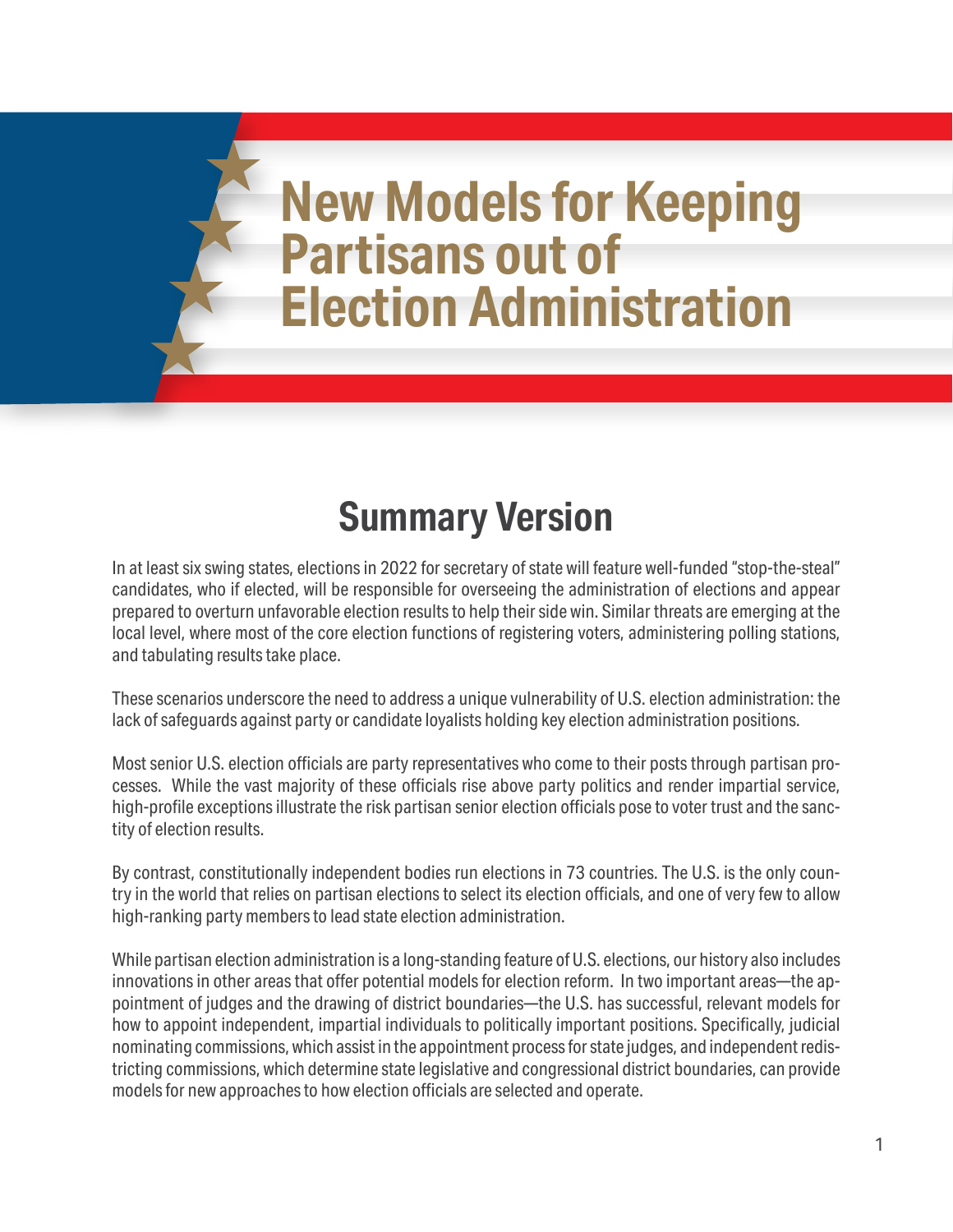#### **Judicial Nominating Commissions (JNCs) and Independent Redistricting Commissions**

Twenty-three states and the District of Columbia appoint supreme court justices and some lower court judges with guidance from a **judicial nominating commission**, and another 10 states use these commissions in some manner. Judicial nominating commissions receive applications, interview candidates, and produce a short list of approved nominees. In the best versions of this system, the governor can only appoint a judge from this list and must do so within a given period; otherwise, the commission names the judge.

The gold standard for JNCs, recommended by advocacy organizations such as the Brennan Center for Justice, precludes control of a majority of commission positions by either one person, such as the governor, or by one political party. A common model includes three members named by the governor, three by the state bar association, with the chief justice serving as the seventh.

In contrast, in states where judges are elected, there has been an increase in fundraising for judicial elections, often concentrated among entities with a direct interest in decisions before the courts. A 2001 survey found that nearly half of state court judges agreed that campaign contributions had at least some impact on judicial decisions.

**Redistricting commissions** outside of the legislature play a role in state legislative redistricting in 16 states and congressional redistricting in 10. The most important of these bodies are the four independent citizens commissions in Arizona, California, Colorado, and Michigan, each led by diverse groups of citizens who determine district boundaries completely independently from the state legislatures. Key attributes of these commissions include detailed criteria to guide their mapmaking, guidelines for transparency and conflicts of interest, and a mechanism for review or appeal to the state supreme court.

The superiority of independent to legislative redistricting is well summarized by Nicholas Stephanopoulos, a leading election law scholar: *"[Independent redistricting] is far more popular worldwide than any other approach (and still growing in popularity). ... It prevents district plans from being devised with the intent to harm a particular party. And the plans that it generates are in fact less biased, more responsive, and perhaps more competitive than those fashioned by political actors."* 

> **"In two important areas—the appointment of judges and the drawing of district boundaries—the U.S. has successful, relevant models for how to appoint independent, impartial individuals to politically important positions."**